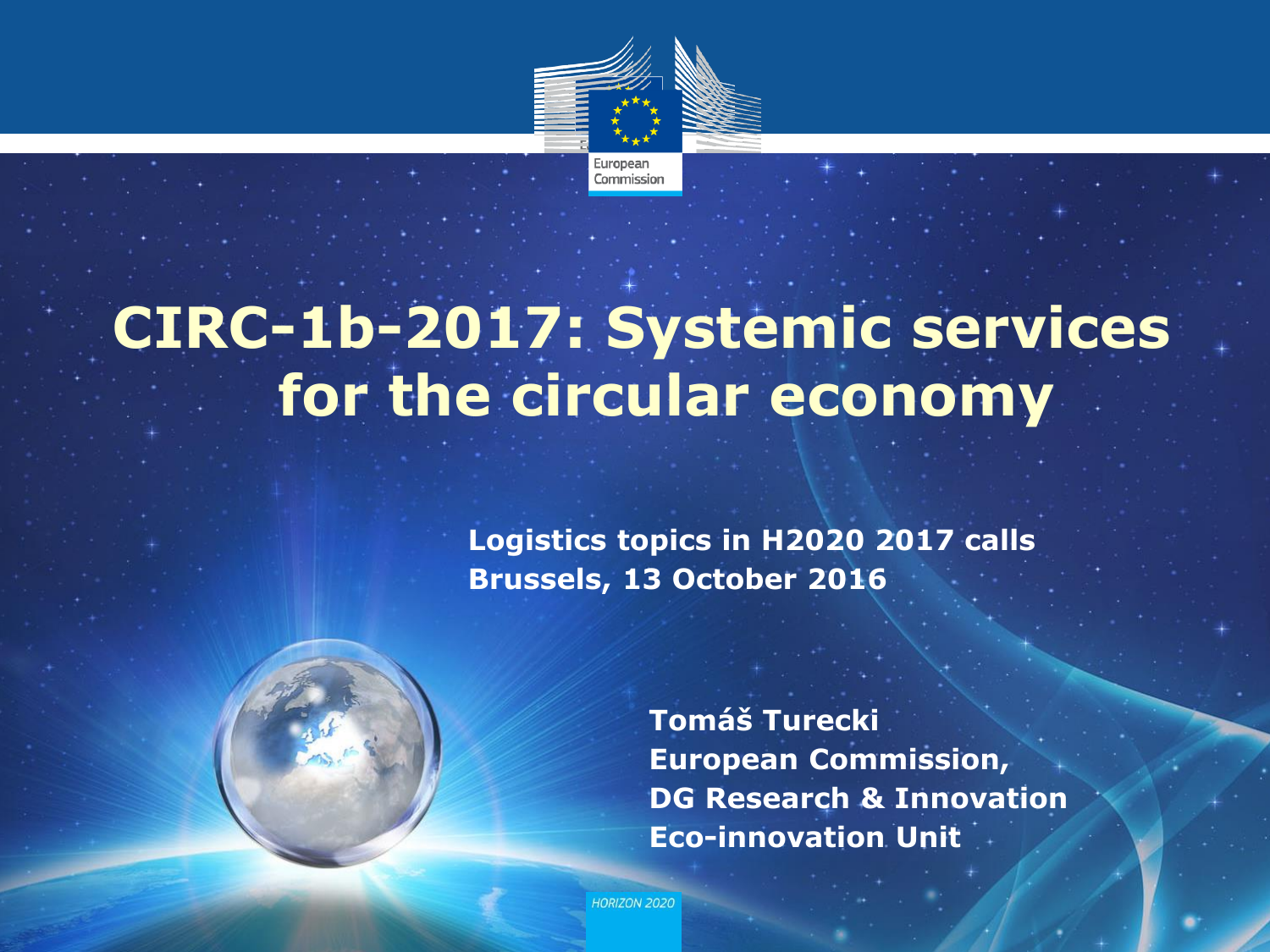

## **Research and Innovation Role in CE**

- **DEMONSTRATING** the opportunities for moving towards <sup>a</sup> circular economy through the **Focus Area "Industry 2020 in the Circular Economy"**
- **REGULATORY INNOVATION:** addressing regulatory barriers to circular economy activities or business models, through the implementation of **Innovation Deals**
- **Financial Innovation**: Assessment of the possibility of launching <sup>a</sup> platform together with the EIB and national banks to support the financing of the circular economy and supporting **FINANCING TOOLS** and **ADVISORY SERVICES** through **InnovFin**

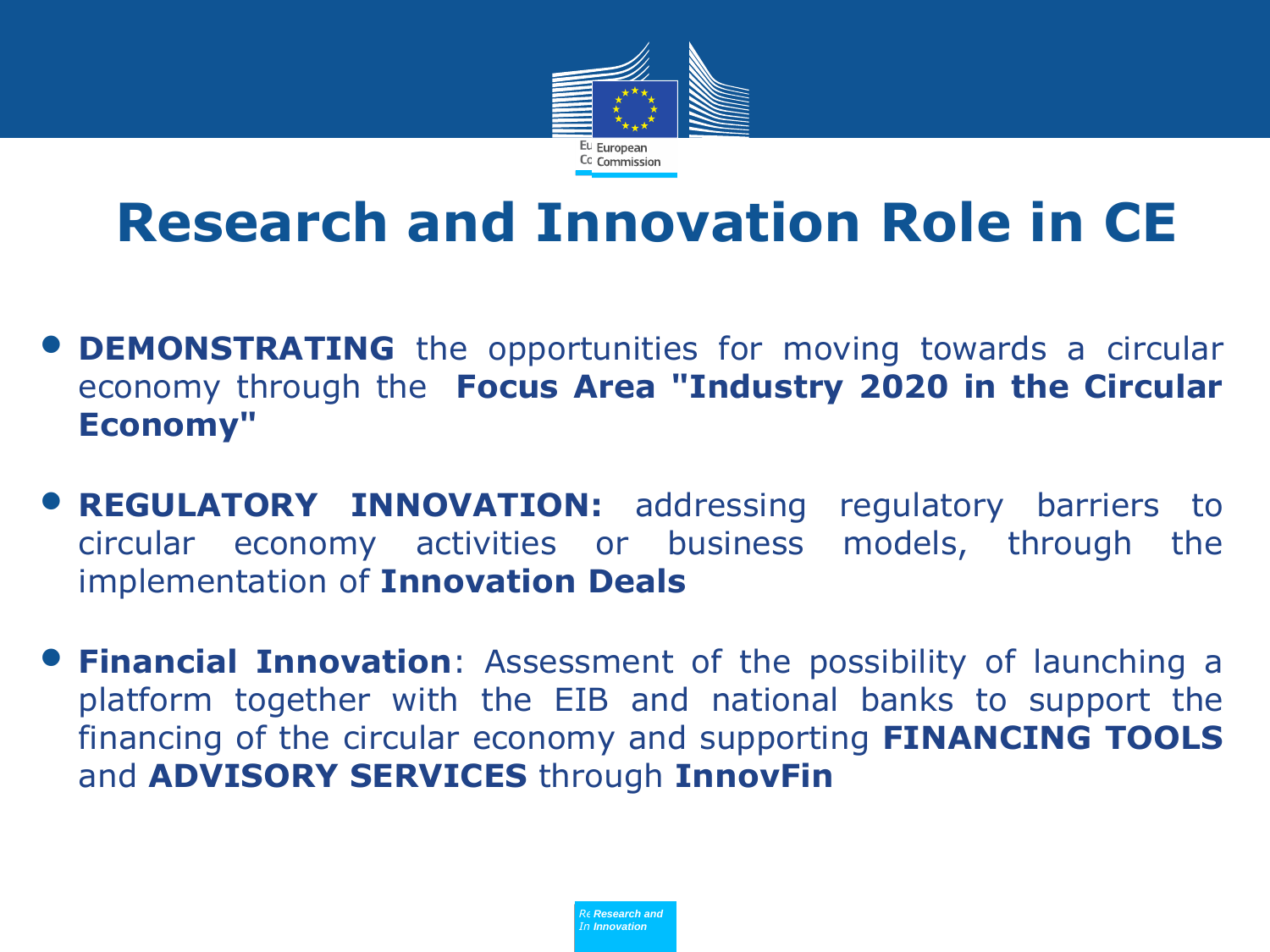

## **CIRC-01-2016-2017**

**Systemic, eco-innovative approaches for the circular economy: large-scale demonstration projects** 

#### *Specific Challenge (2016-2017)*

- **increasing resources constraints**
- **replacing** current **linear** models with **circular models** of **production and consumption** to increase **resource efficiency**
- adopting a **systemic** approach to **eco-innovation**  encompassing the **whole value and supply chains** and engaging **all actors involved** in such chains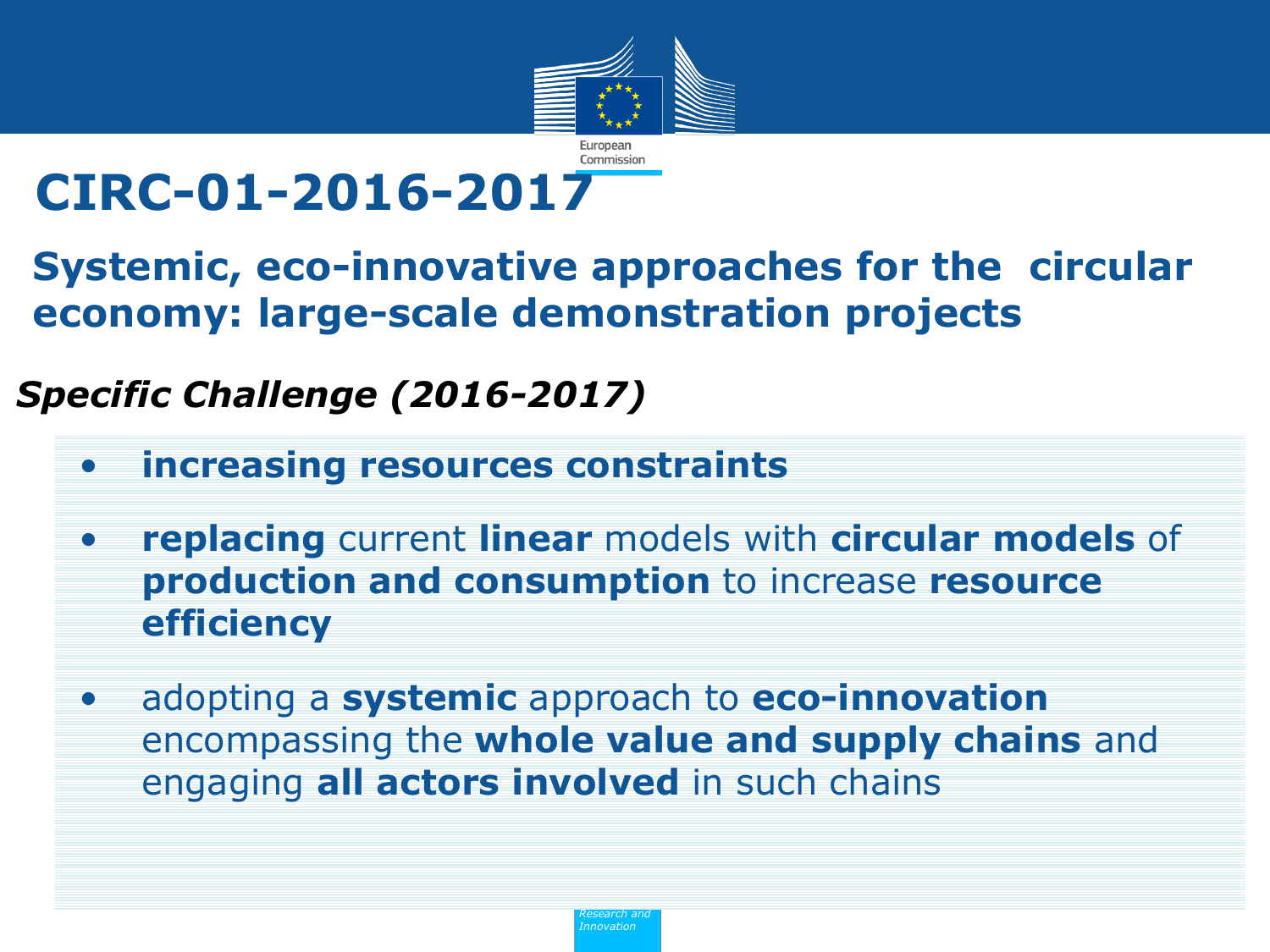

#### **b) Systemic services for the circular economy CIRC-01-2017**

### *Scope (2017)*

- **Demonstrating** the feasibility of circular economy business models that underpin new services based on:
	- o **performance/functionality** rather than ownership
	- o And/or **mass customisation**
- **All forms of innovation** to be addressed
- Proposals should consider ways supporting **co-creation** by developing new business models with end-users
- Support to end-users by **awareness raising** and **knowledge sharing** activities on circular economy models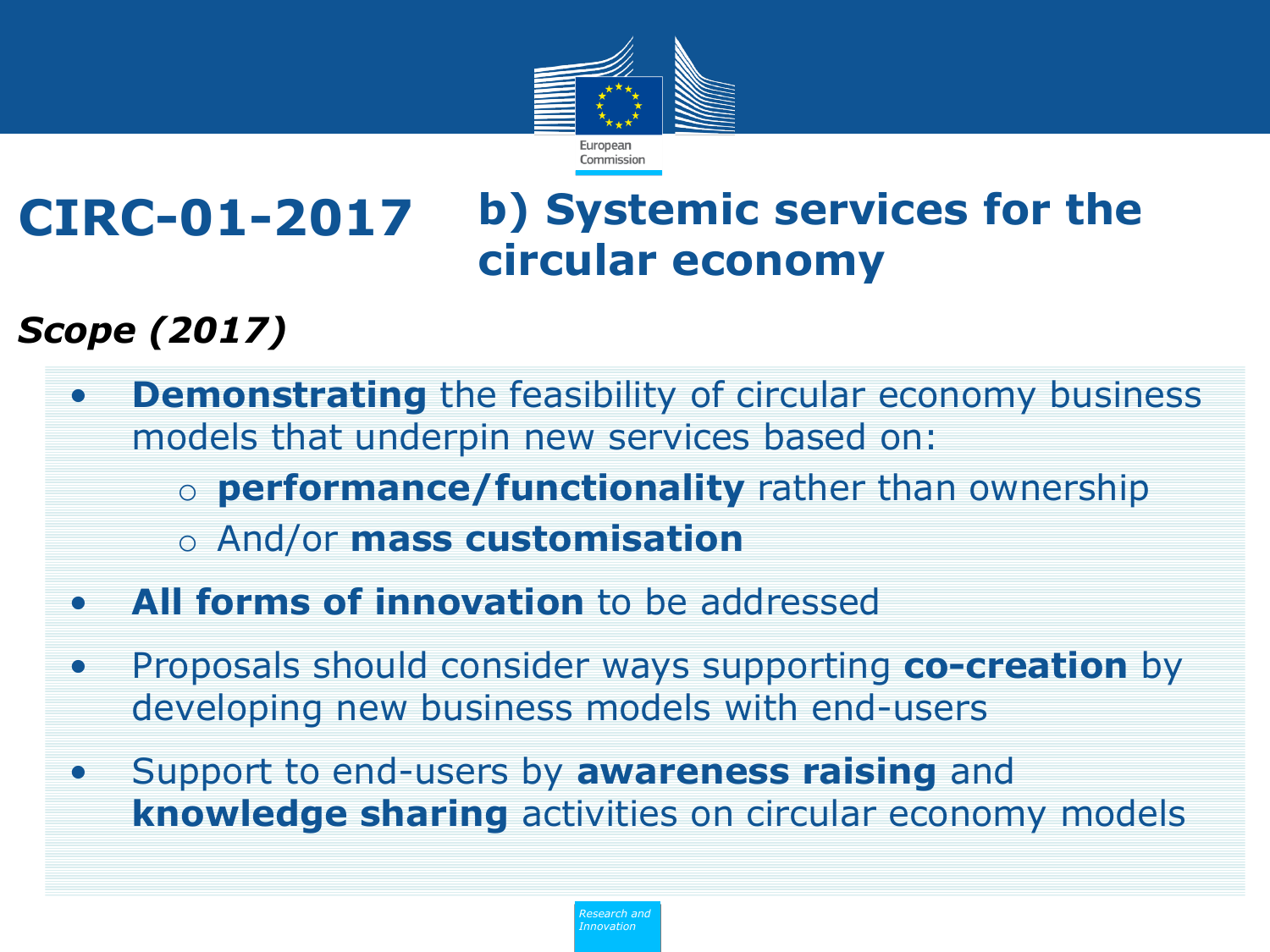

#### **CIRC-01-2017 b) Systemic services for the circular economy**

#### *Expected Impact (2017)*

To make measurable impact in the **medium term** to:

- **creating markets** for new products/services (e.g. leasing or sharing practices)
- reducting supply chain length
- facilitating the **inclusion of resource or materials criteria** in designing products/services (e.g. durability, reparability or recyclability)
- the creation of **business opportunities**, **exploiting EU ecoinnovative solutions**, and demonstrating their economic, social, and environmental **sustainability**